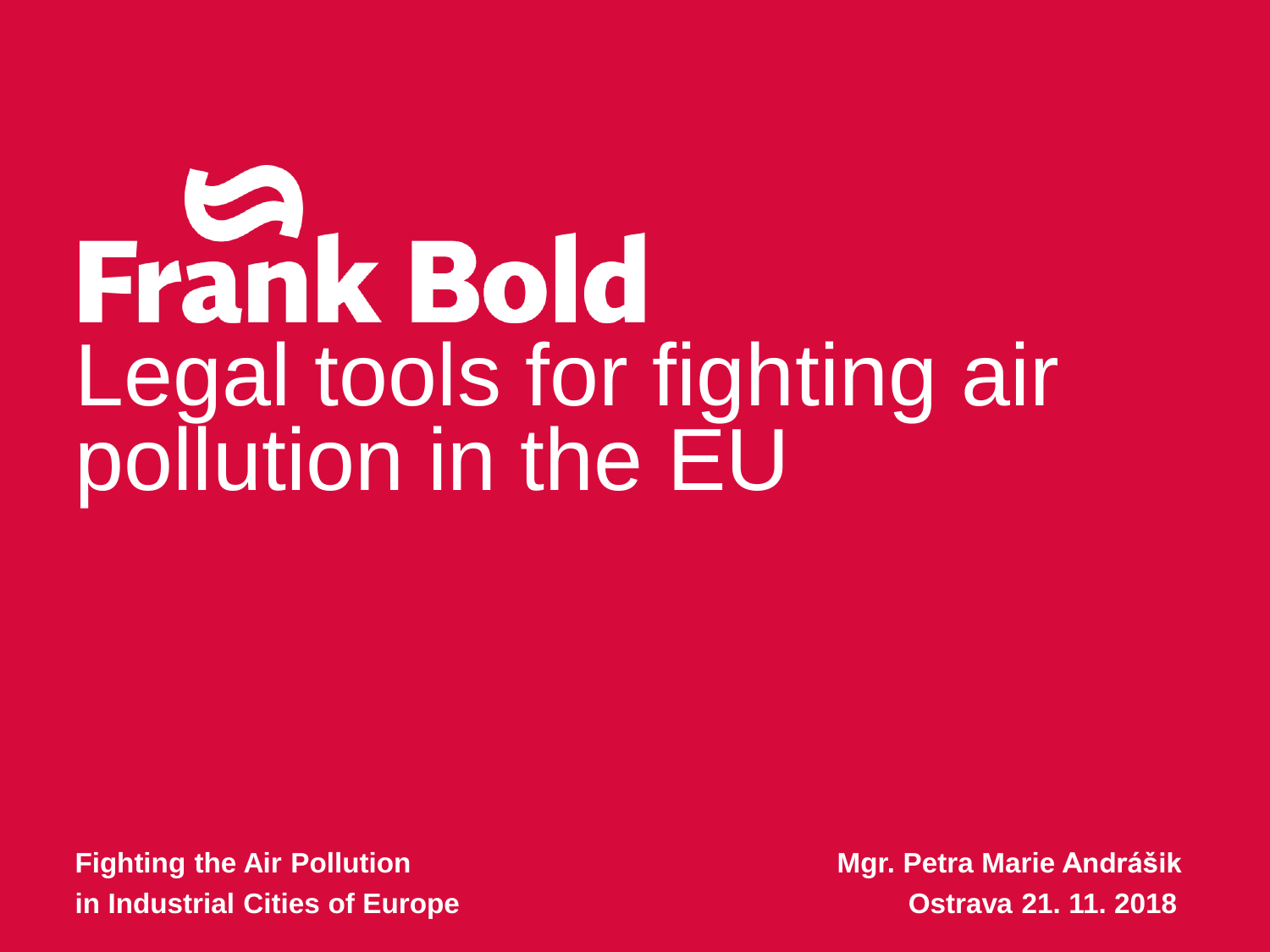- 1. Air Quality Directive
- 2. National Emission Ceilings Directive
- 3. Industrial Emissions Directive
- 4. Infringement procedure

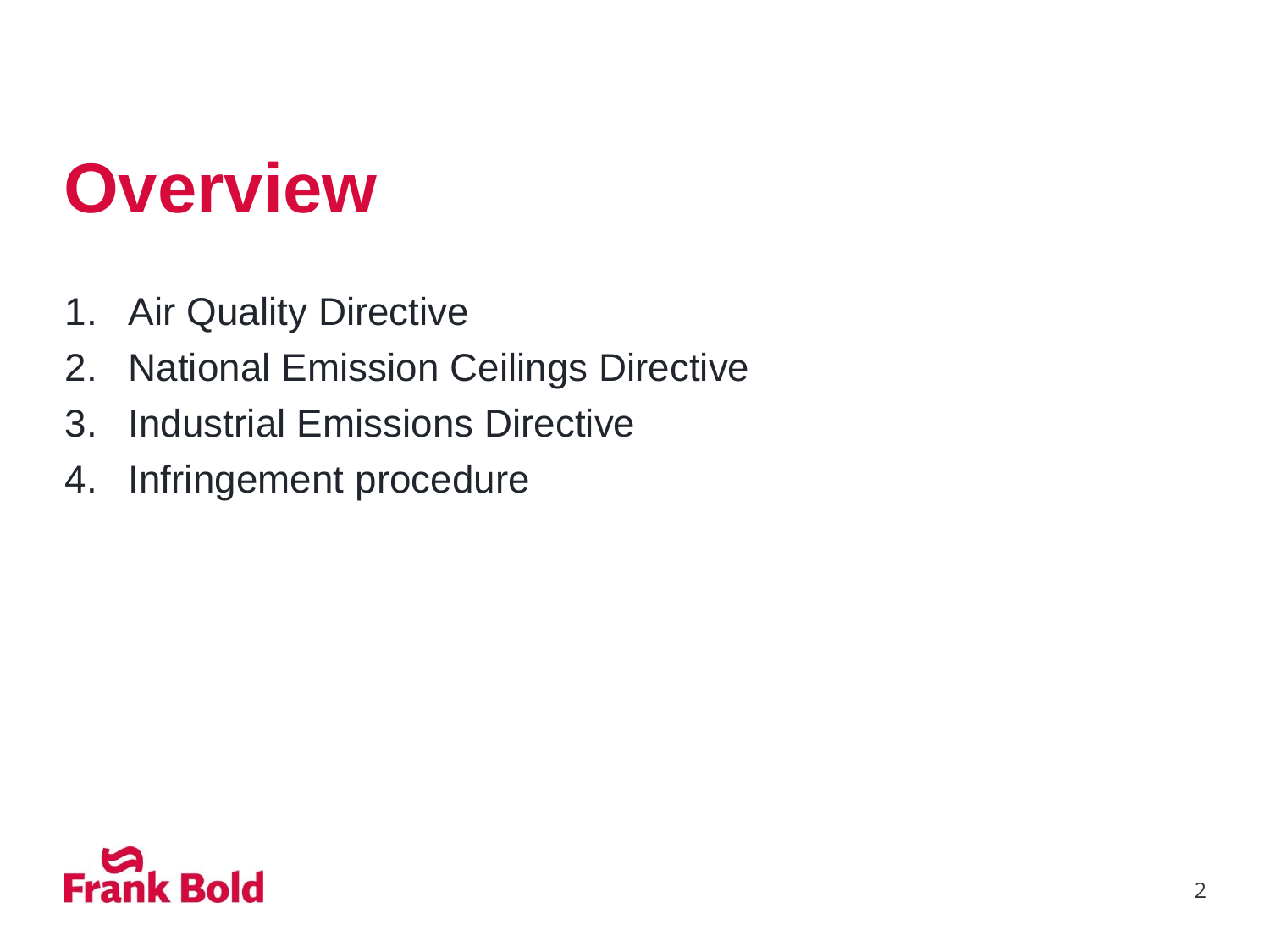

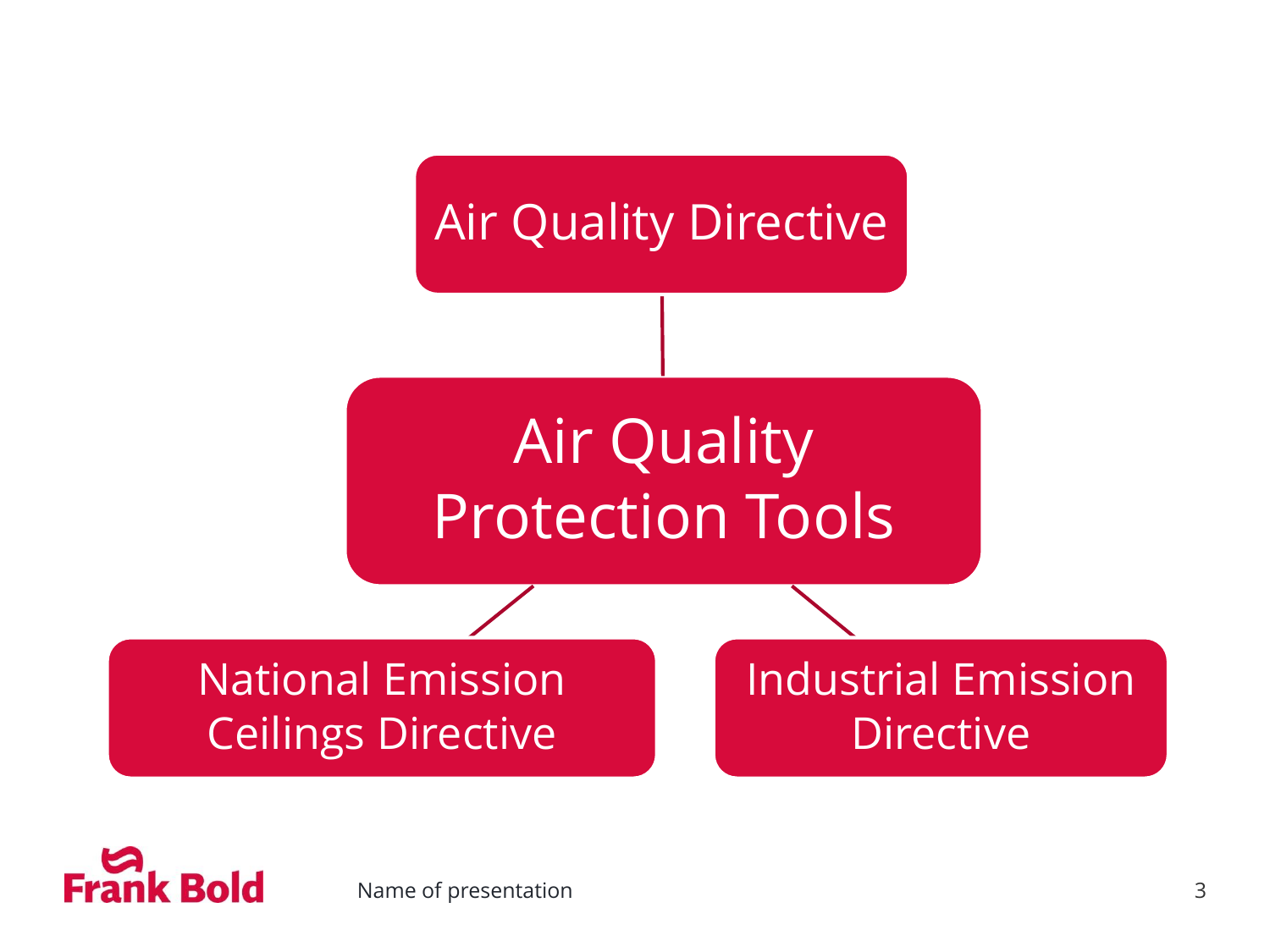# **Air Quality Directive**

= Directive 2008/50/EC on ambient air quality and cleaner air for Europe

- 1. Limit values for ambient air quality
- 2. Requirements for air quality monitoring and assessment
- 3. Air quality management tools

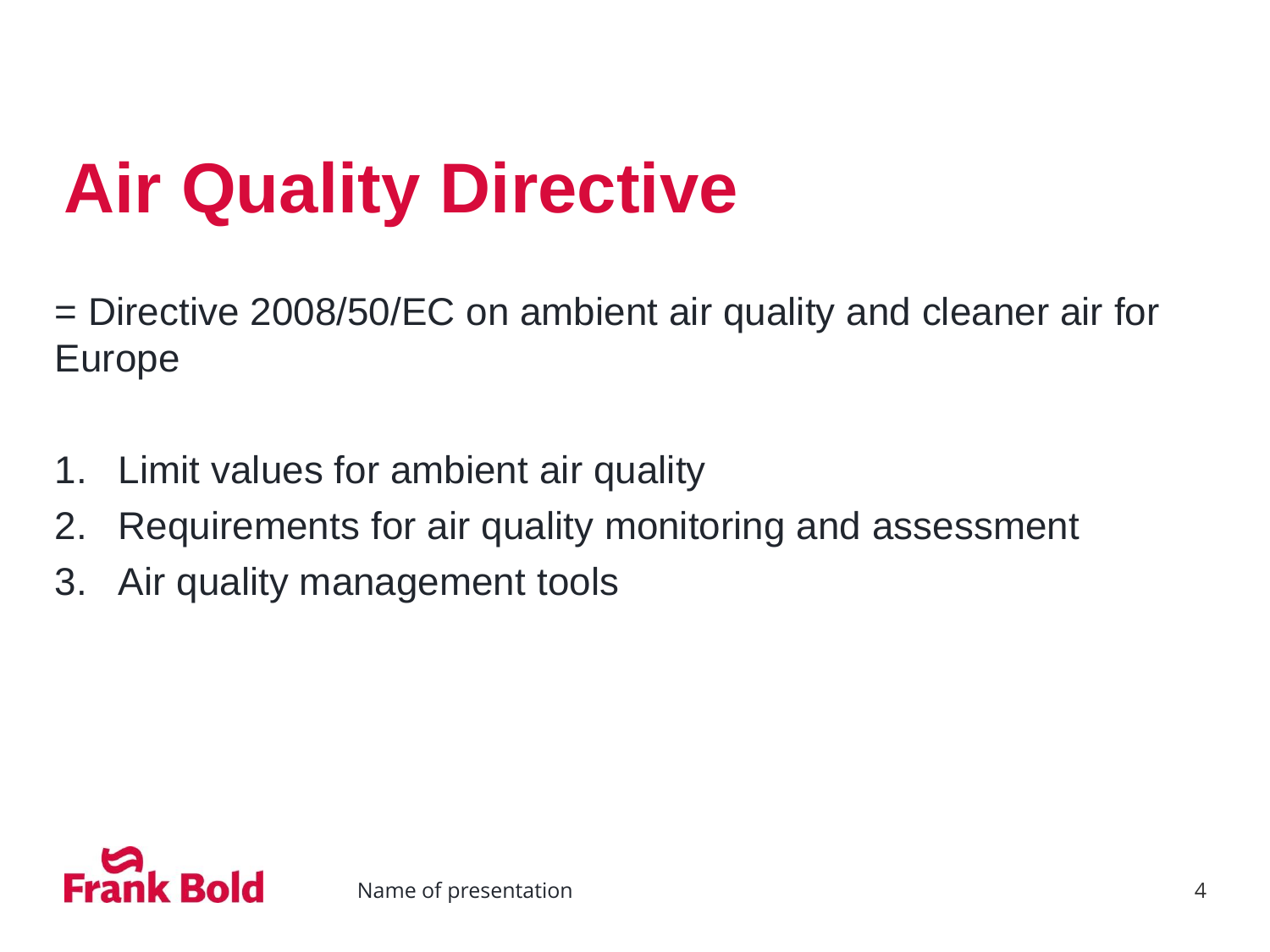# **Air Quality Directive – Limit**

| <b>Pollutant</b> | <b>AQD yearly average</b><br>$(\mu g/m^3)$ | AQD 24h average (µg/m <sup>3</sup> ) |  |  |  |
|------------------|--------------------------------------------|--------------------------------------|--|--|--|
| <b>PM2,5</b>     | $25(2015) \rightarrow 20(2020)$            |                                      |  |  |  |
| <b>PM10</b>      | 40                                         | 50 (max. 35x/year)                   |  |  |  |
| NO <sub>2</sub>  | 40                                         | 200 (max 18x/year)                   |  |  |  |
| SO <sub>2</sub>  | $\equiv$                                   | 125 (max. 3x/year)                   |  |  |  |
| benzene          | 5                                          |                                      |  |  |  |
|                  |                                            |                                      |  |  |  |

**Limit values** -> level fixed on the bases of scientific knowledge to be attained and not to be exceeded

**Alert thresholds** -> level beyon which there is a risk to human health from brief exposure



Name of presentation 5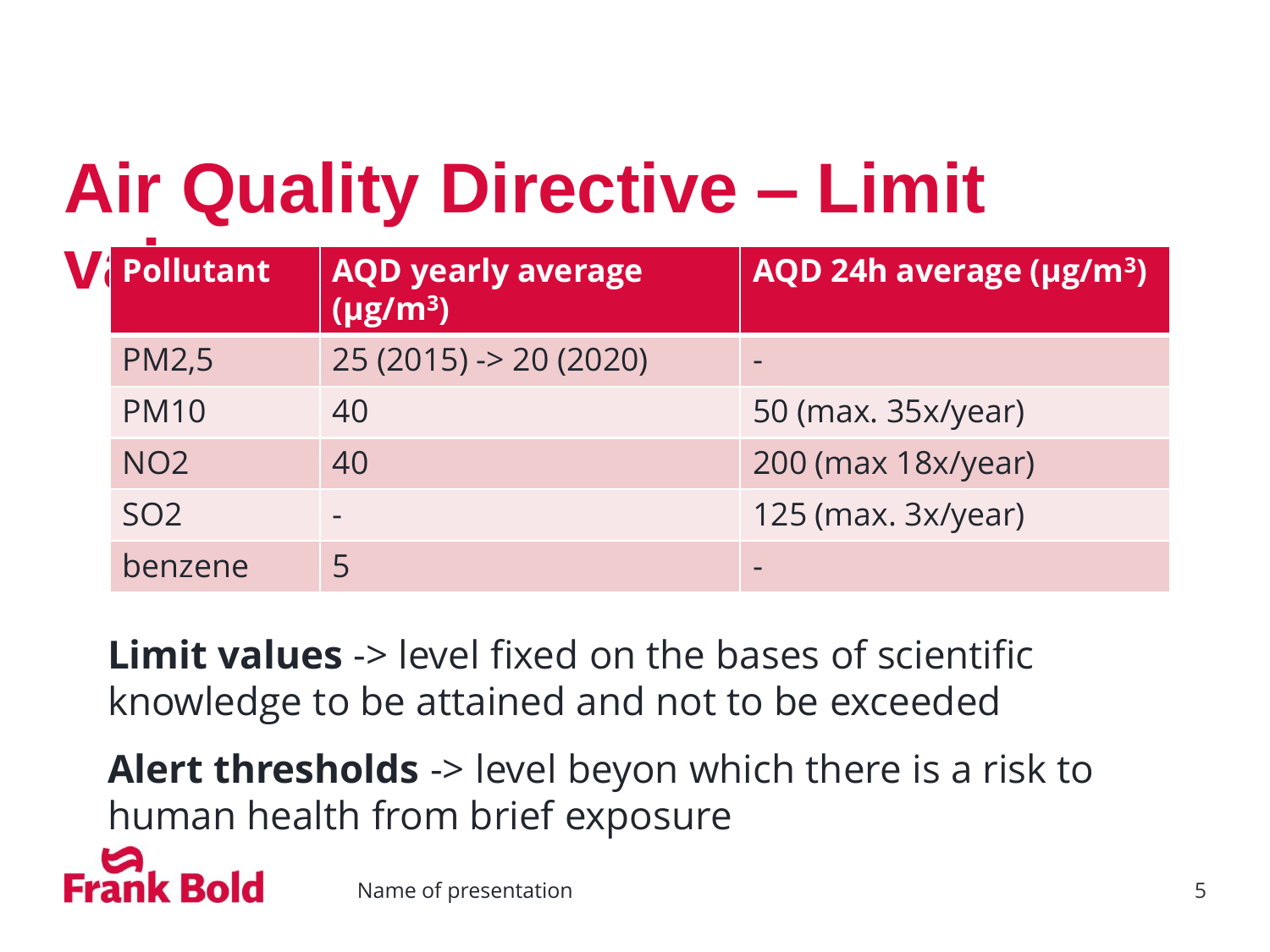# **Air Quality Directive - Plans**

- **Short-term action plans (Art. 24)**
	- Relating to particular areas motor-vehicle traffic, construction work, ships at berth, industrial plants, domestic heating
	- Short-term operational measure to stop and reverse immediate worsening air pollution
- **Air quality plans (Art. 23)**

**Frank Bold** 

- Large conceptual documents providing comprehensive strategy to tacle air pollution in zones and agglomeratins where LVs are exceeded
- **Objective: bring exessive air pollution at least on the limit values in as short time as possible**

Set of measures efficient enough to reach the objective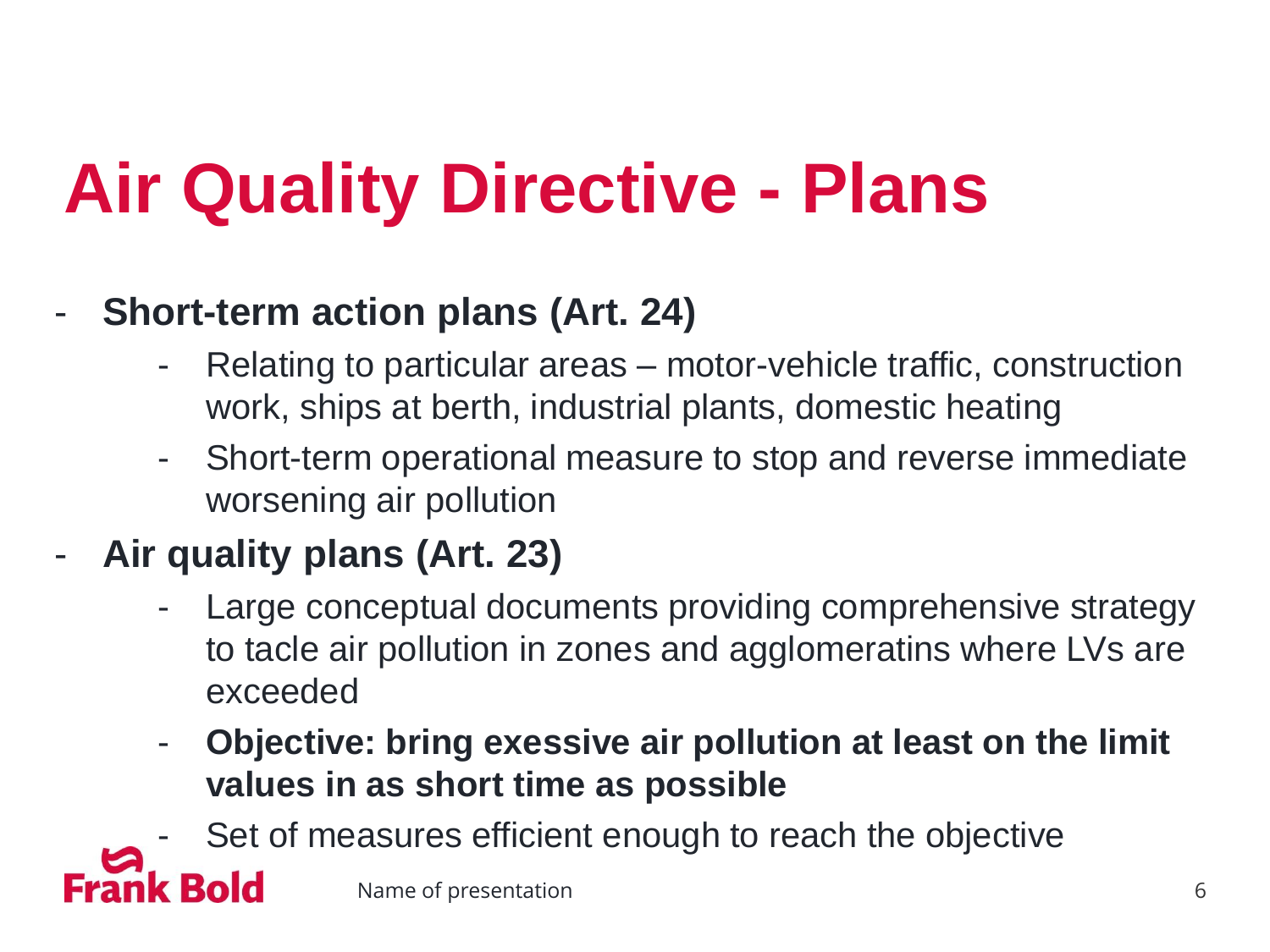# AQPs and legal actions in CR

| <b>2Q 2016</b> | <b>AQPs adopted by Ministry of Environment</b>                                                                                                                                                                                              |  |  |
|----------------|---------------------------------------------------------------------------------------------------------------------------------------------------------------------------------------------------------------------------------------------|--|--|
| 3Q 2016        | FBS represents the claimants in legal actions to revoke the<br>AQPs for Brno, Prague, Ostrava/Karviná/Frýdek-Místek and<br>zone North-West                                                                                                  |  |  |
| 2017           | Actions were denied at first instance courts, FBS and<br>claimants appealed to the Supreme Administrative Court<br>(SAC) in all cases except for Prague (proceedings suspended<br>at first instance until the SAC decisions in other cases) |  |  |
| 20. 12. 2017   | SAC revokes the decision of first instance court and most of<br>the AQP itself in the Ostrava agglomeration case, creating a<br>ground-breaking precedent                                                                                   |  |  |
| 1Q 2018        | Prague, Brno and zone North-West judgements                                                                                                                                                                                                 |  |  |

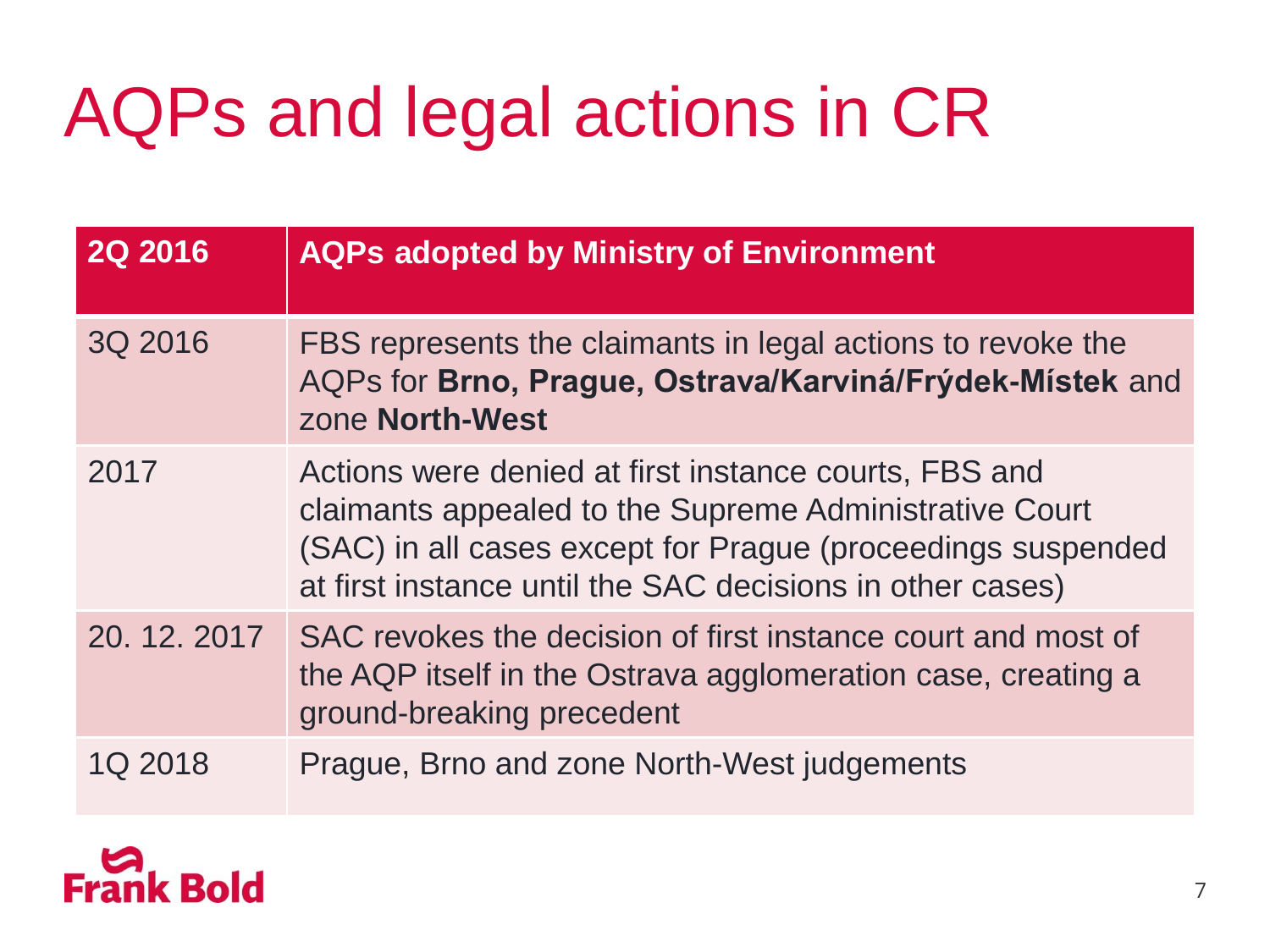# Claimants' legal arguments

#### **AQD and the Air Quality Act basic requirement is:**

*In the event of exceedances of those limit values for which the attainment deadline is already expired, the AQPs shall set out appropriate measures, so that the exceedance period can be kept as short as possible.*

#### **Specific objection raised against the plans**

- Detail of proposed measures
- Timeframe of implementation of proposed measures
- Evaluation and quantification of efficiency of proposed measures
- Proposed target deadline of 2020 to meet AQ limits
- Not taking into account findings of SEA

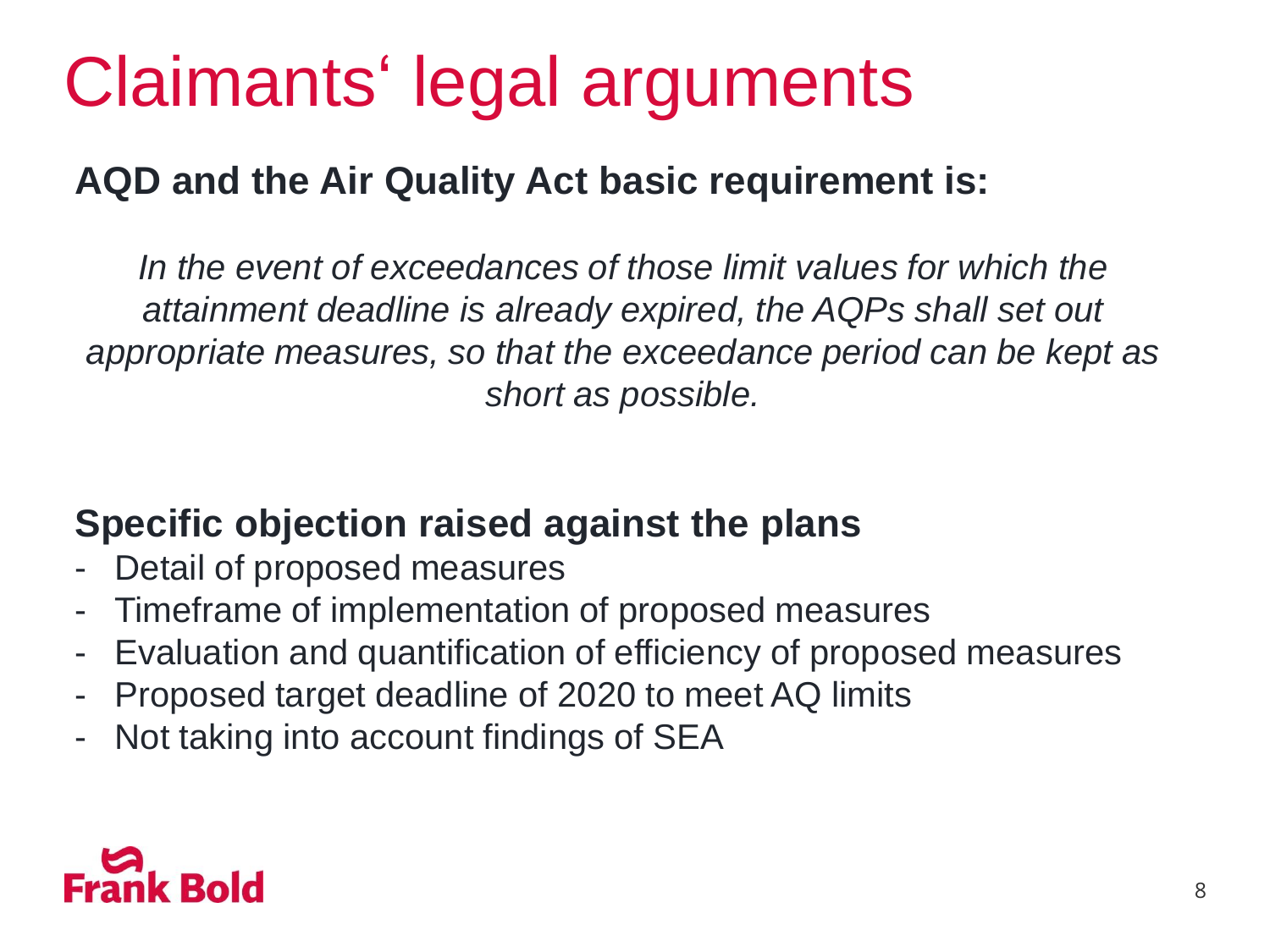### The Ostrava Judgement

- Court heavily relied on European AQP case law
- The AQPs do not and should contain:
	- **Quantification of expected share of each proposed measure to improving air quality**
	- **Implementation timeline**
	- **Prioritization of proposed measures based on their efficiency (cost-benefit efficiency)**
- All these requirements pointed out in SEA AQPs did not adopt its conclusions sufficiently
- SAC pointed out that Czech legislation does not directly suggest all these requirements – possible wrong transposition

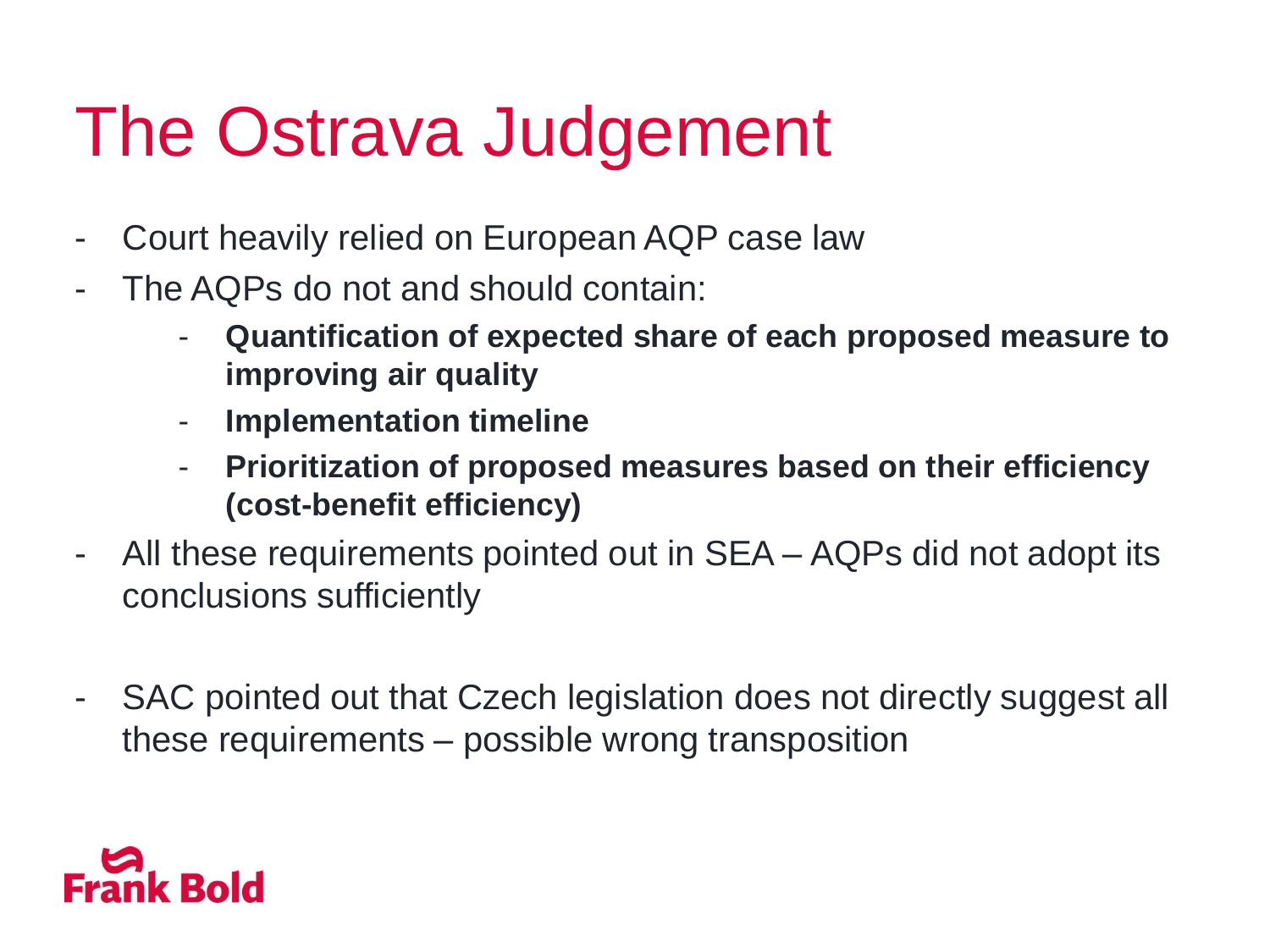### Next steps for Czech AQPs

- Ministry of Environment will update all AQPs by the end of 2019 and re-adopt the revoked parts of the AQPs
- An amendment to the Air Quality Act has been adopted, incorporating some of the SAC's requirements, but limiting public participation and access to court

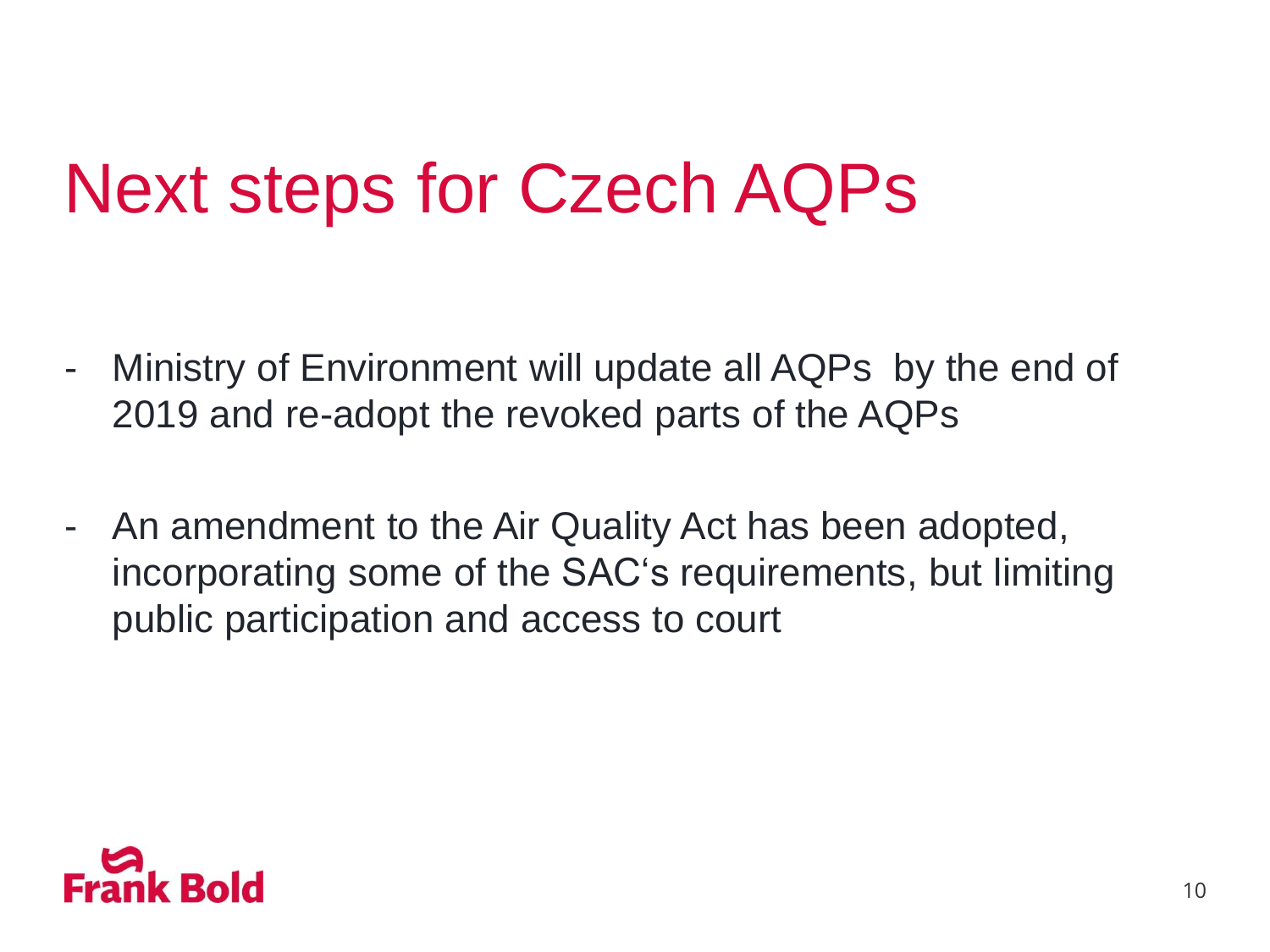- 1. Air Quality Directive
- **2. National Emission Ceilings Directive**
- 3. Industrial Emissions Directive
- 4. Infringement procedure

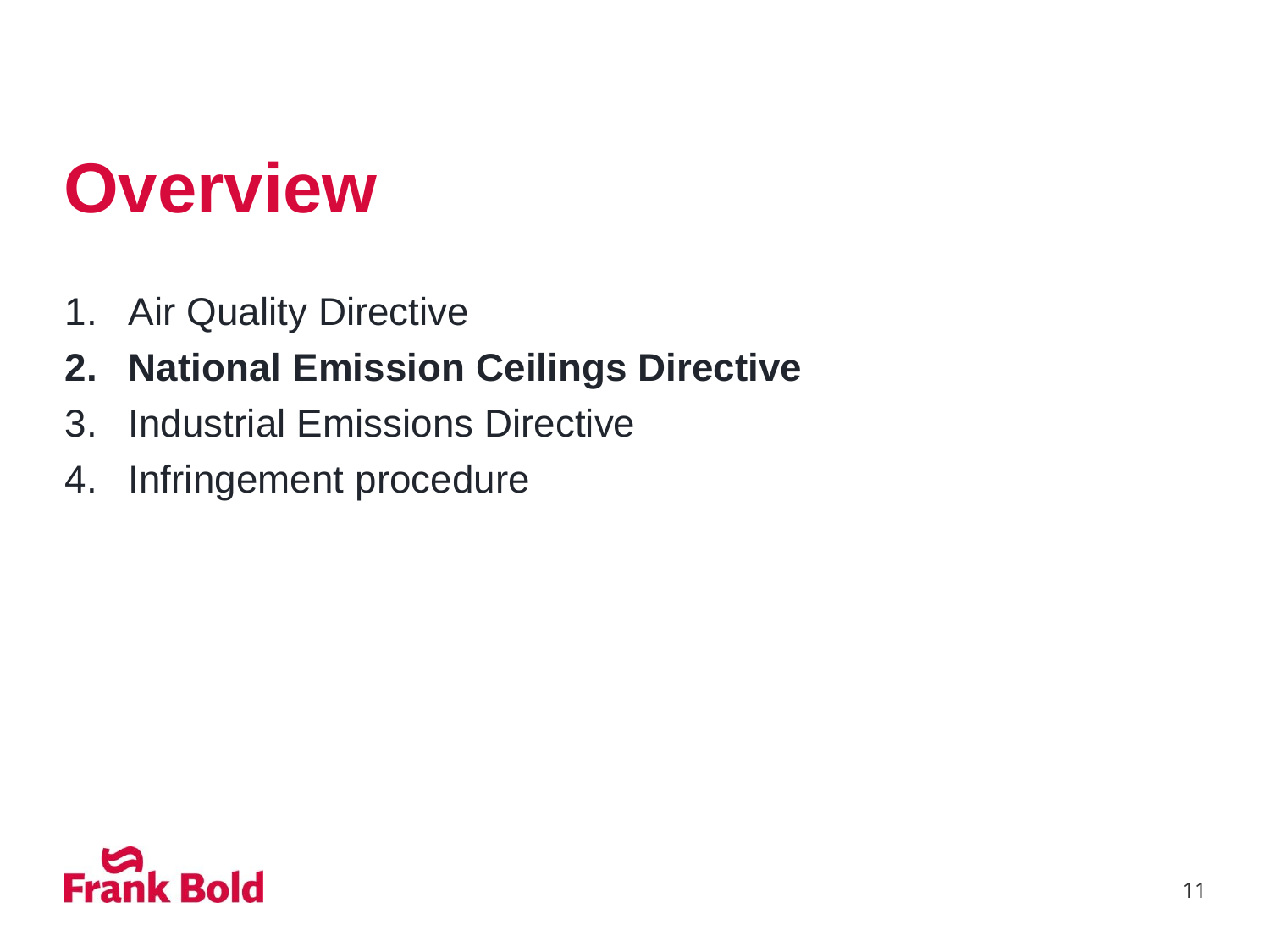# **National Emissions Ceilings Directive**

The **"new NEC**" Directive 2016/2284/EU (replacing Directive 2001/81/EC)

#### **National Air Pollution Control Programmes** –1 April 2019

- National emissions reduction commitments
- Obligation to tak all necessary measures to limit anthropogenic emissions
- Public consultation
- Reporting to the Commission extensive information on atmospheric emissions on a number of pollutants

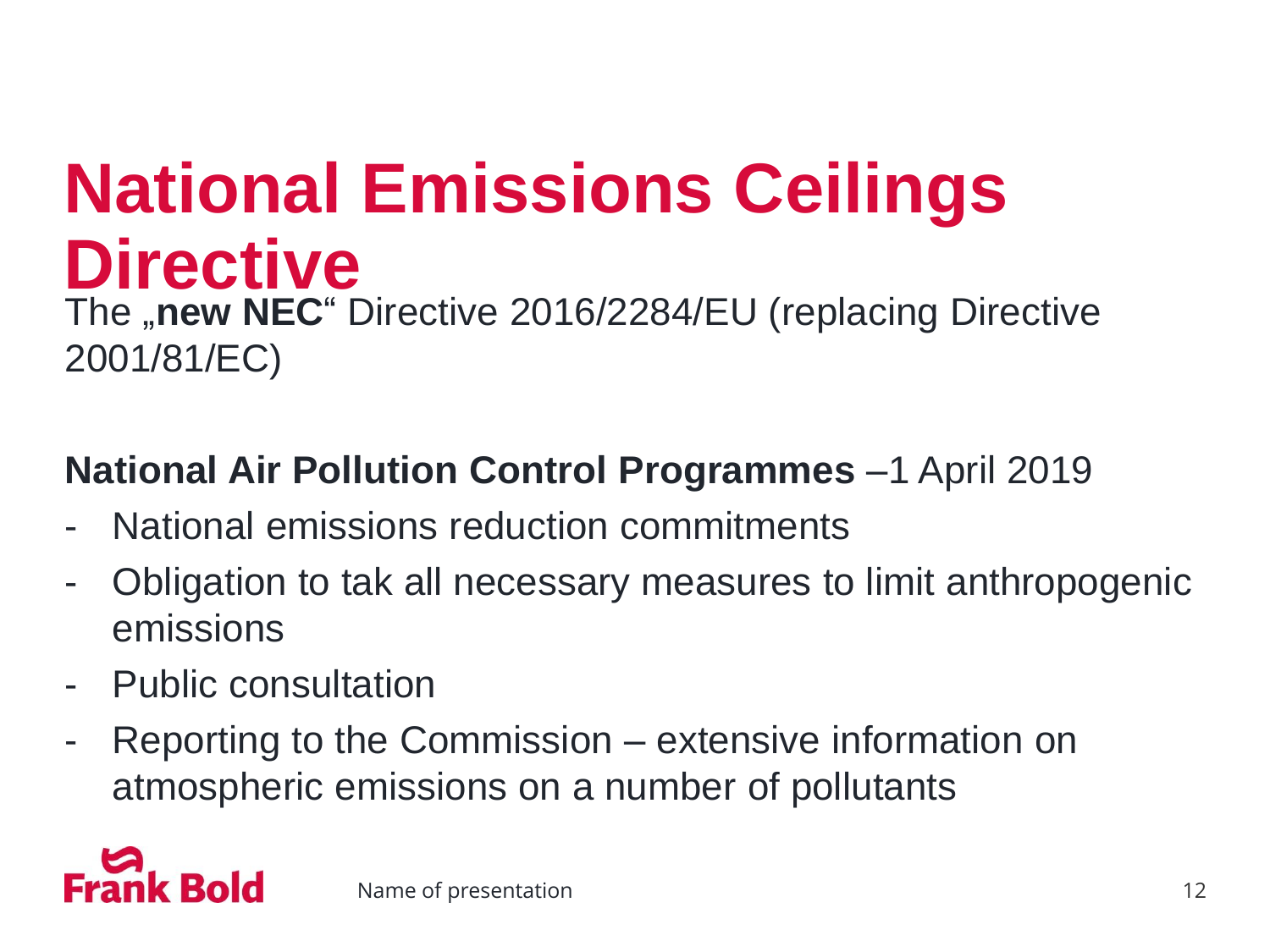#### **National Emissions Ceilings Directive Czech National emission reduction commitments** (compared with 2005)

|           | <b>SO2</b> | <b>NOX</b> | <b>NMVOC</b> | NH <sub>3</sub> | <b>PM2,5</b> |
|-----------|------------|------------|--------------|-----------------|--------------|
| 2020-2029 | 45 %       | 35 %       | 18 %         | 7%              | 17 %         |
| $2030+$   | 66 %       | 64 %       | 50 %         | 22 %            | 60 %         |

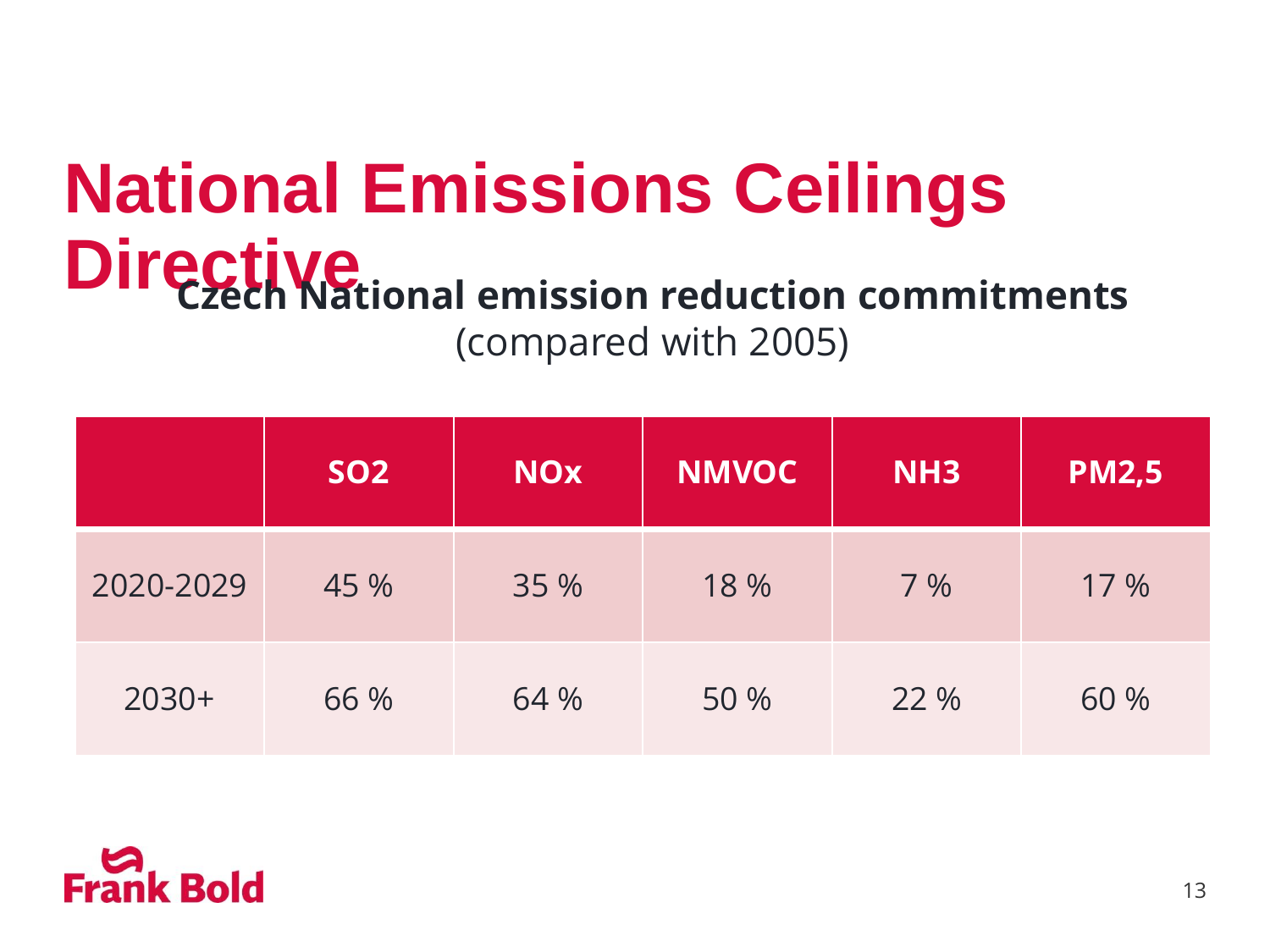- 1. Air Quality Directive
- 2. National Emission Ceilings Directive
- **3. Industrial Emissions Directive**
- 4. Infringement procedure

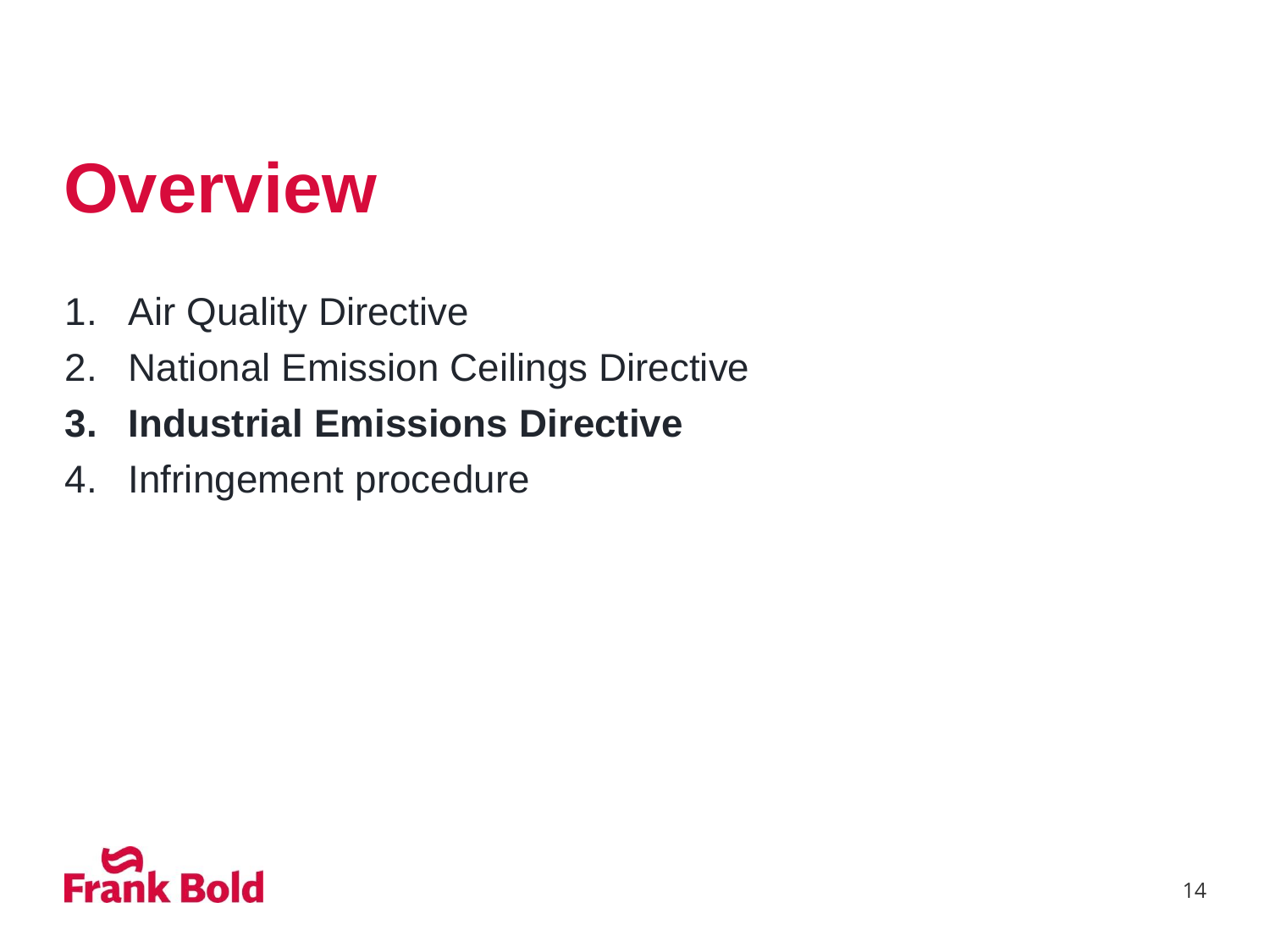### **Industrial Emission Directive**

- Directive 2010/75/EU
- Rules on integrated prevention and pollution control from industrial facilities
- Binding conditions for operation of facilities concerned in operation permit
	- Binding emission limit values & other environmental obligations
	- Ensured public participation substantial change

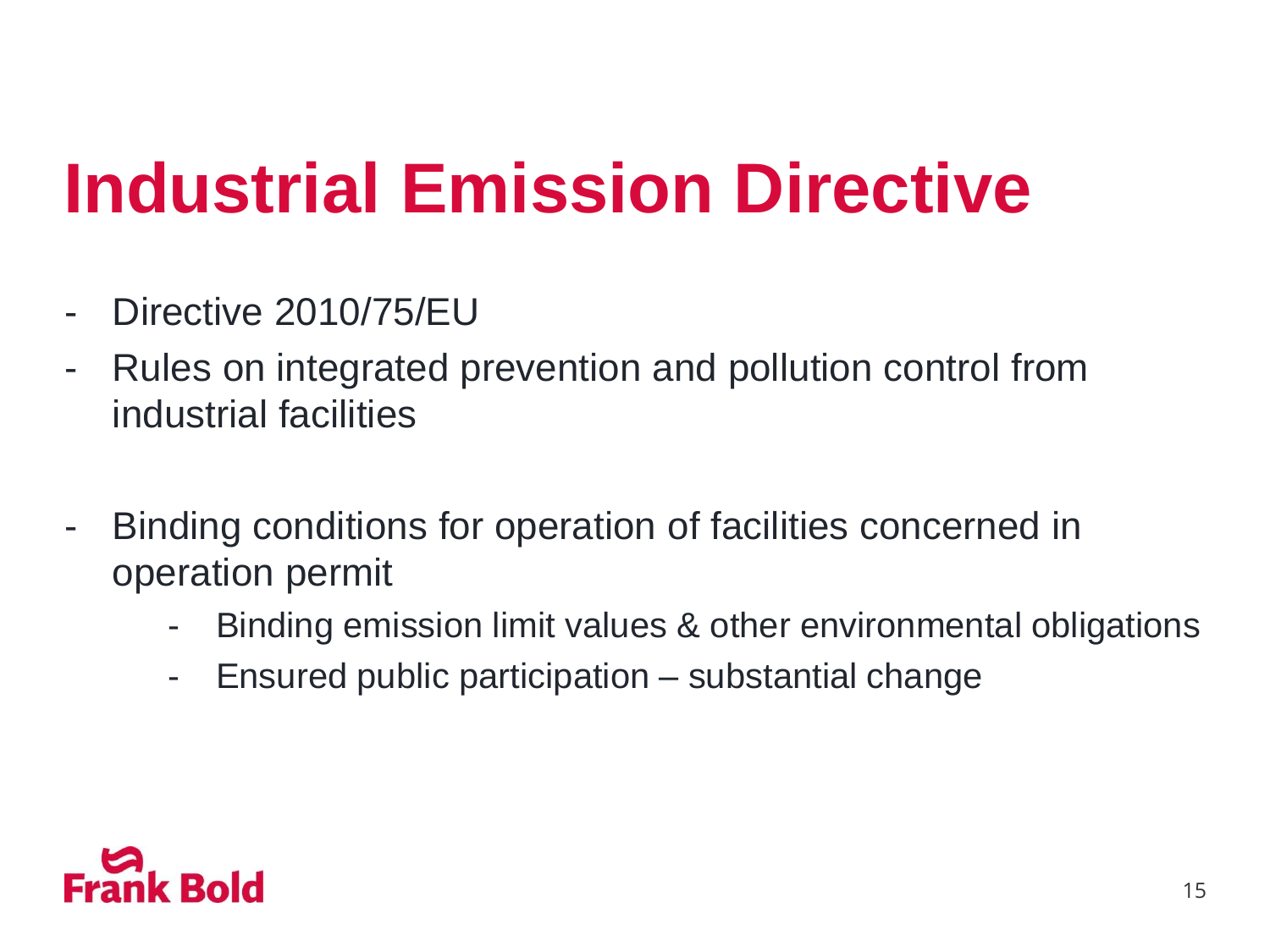# **Industrial Emission Directive - BAT**



#### BAT derogation (Art. 15(4))

- cost-benefit analysis
- geographical location/technical characteritics of installation concerned

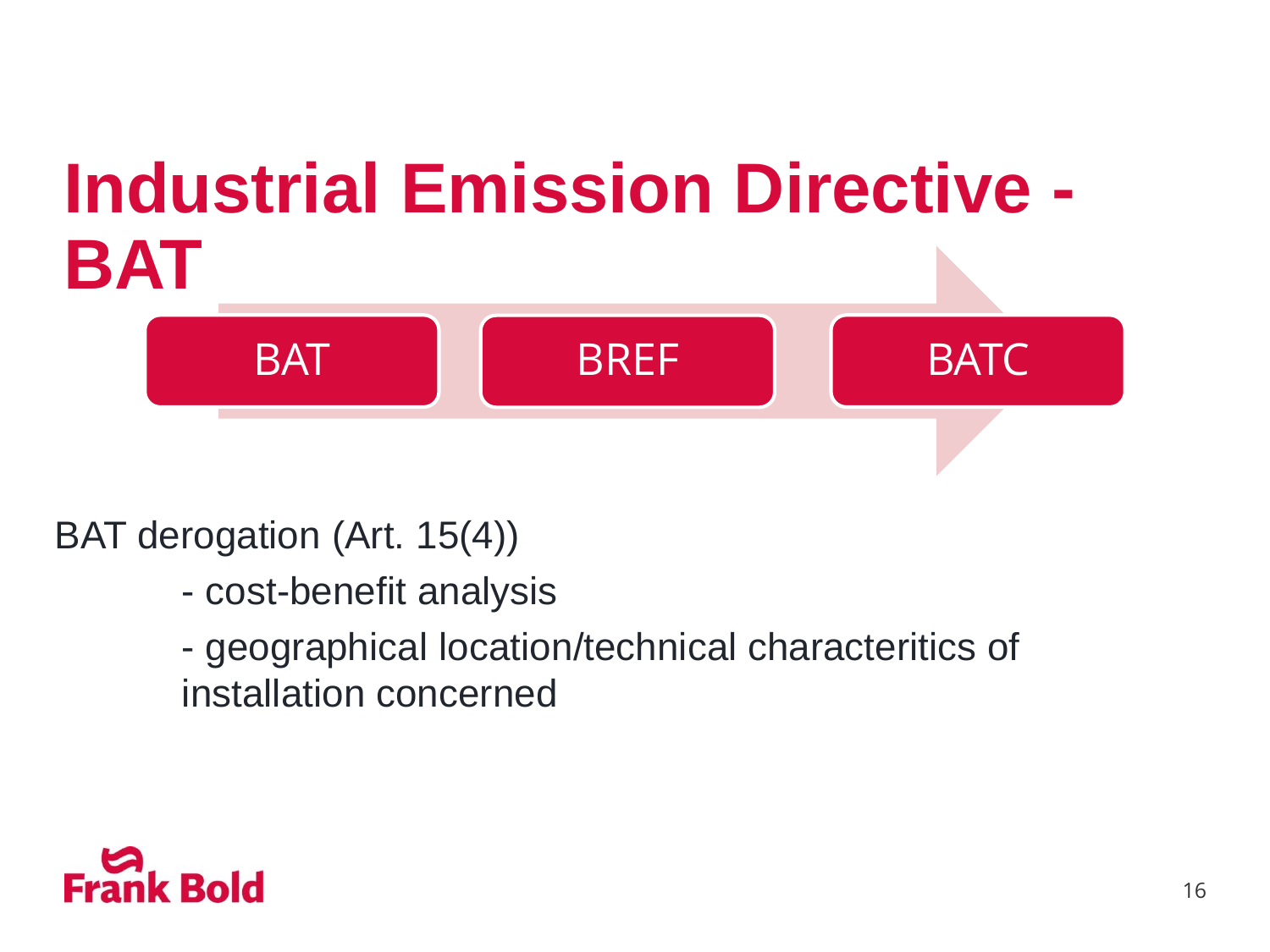### **Industrial Emission Directive - BAT**





Name of presentation and the set of the set of the set of the set of the set of the set of the set of the set of the set of the set of the set of the set of the set of the set of the set of the set of the set of the set of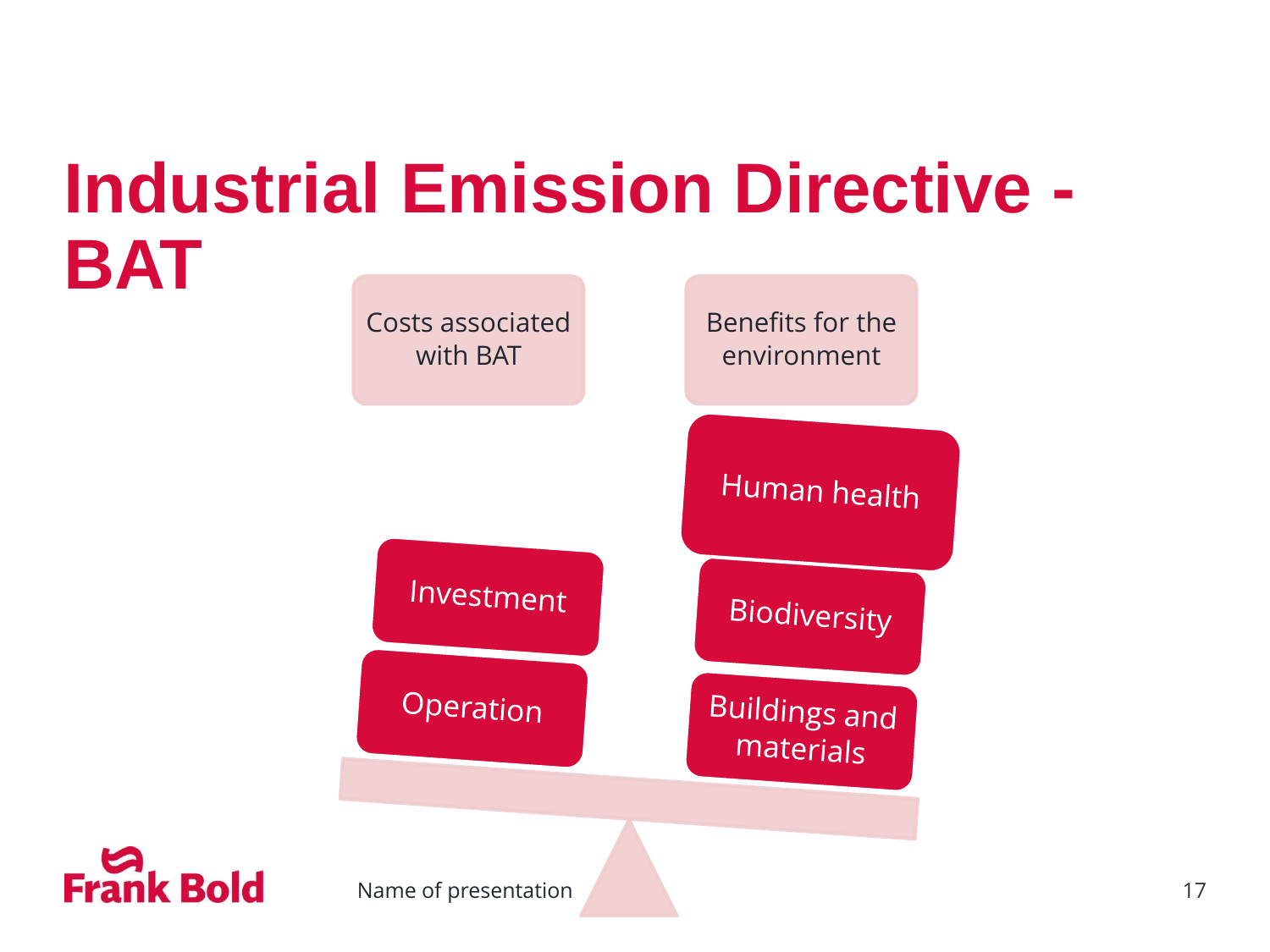- 1. Air Quality Directive
- 2. National Emission Ceilings Directive
- 3. Industrial Emissions Directive
- **4. Infringement procedure**

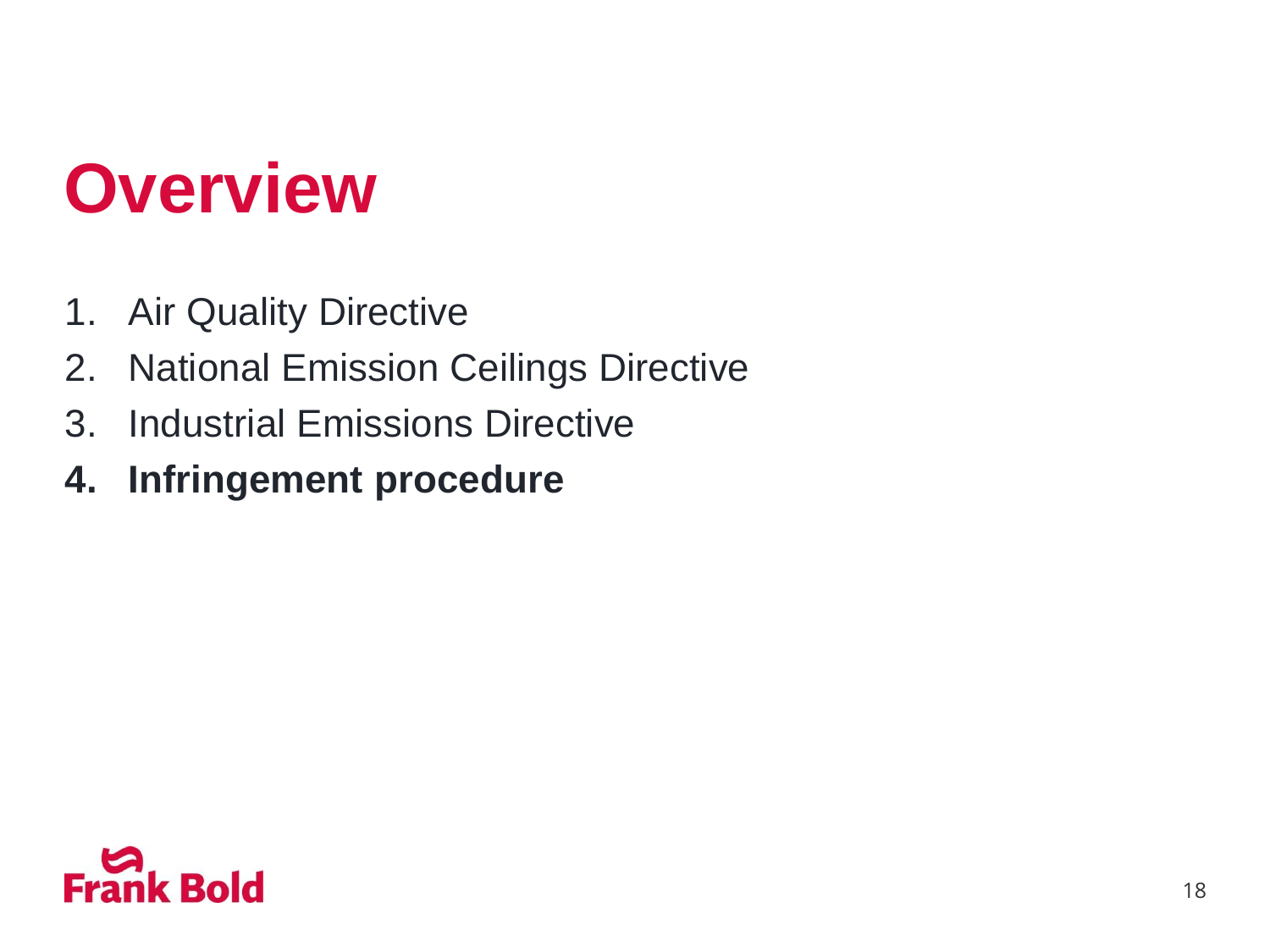# Air quality infringements



- Bulgaria (April 2017)
	- Systematic and continuous exceedances of PM10
	- Failure to adopt air quality plans
- Poland (February 2018)
	- Longterm exceedances of PM10
- 6 other member states referred to CJEU (May 2018)

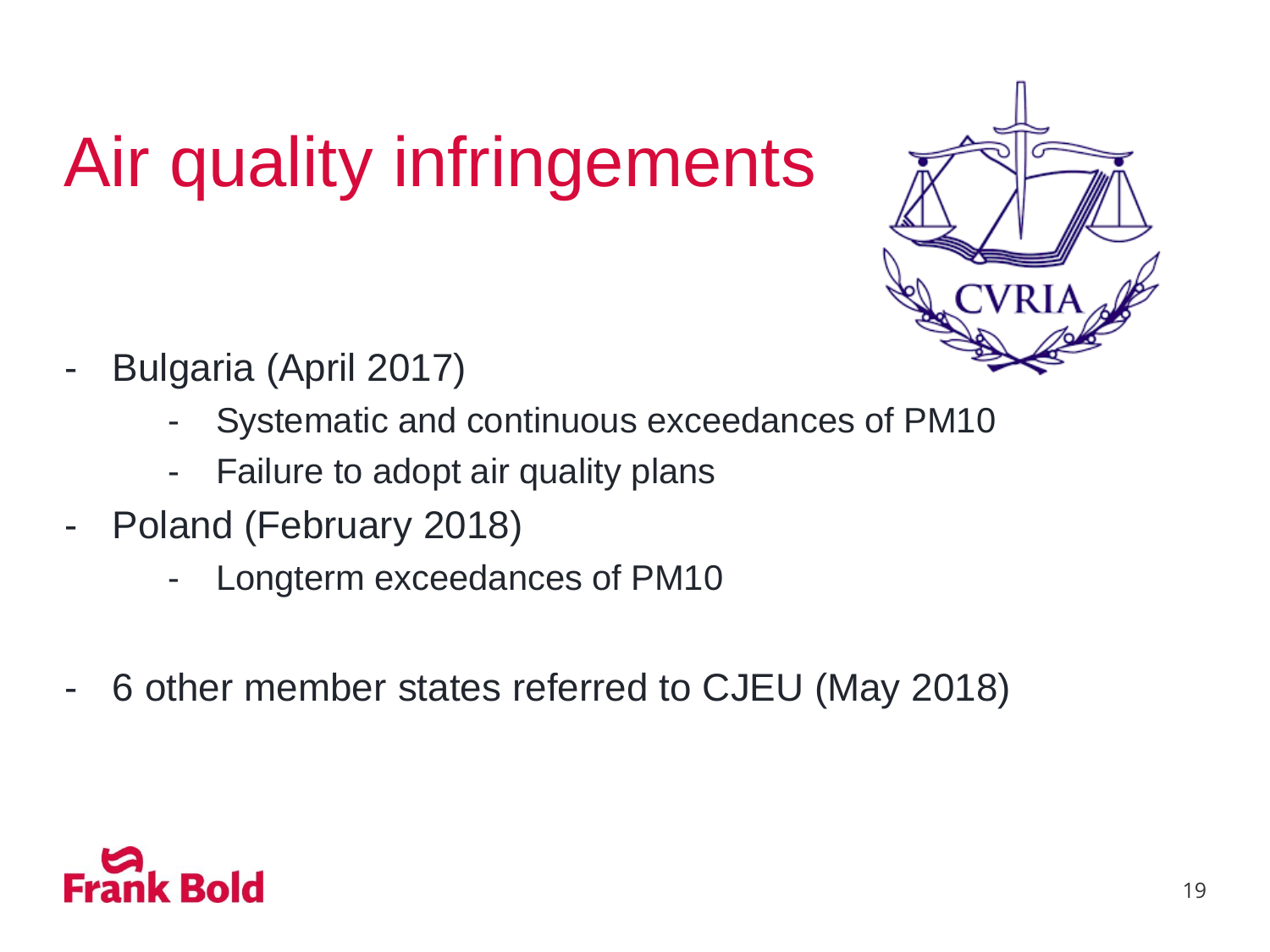# Right to Clean Air



- Legal actions to enforce and promote compliance with air quality limit values
- Legal actions, capacity building workshops for relevant stakeholders, watchdogging activities
- Frank Bold and Deutsche Umwelthilfe
- https://www.right-to-clean-air.eu/en/